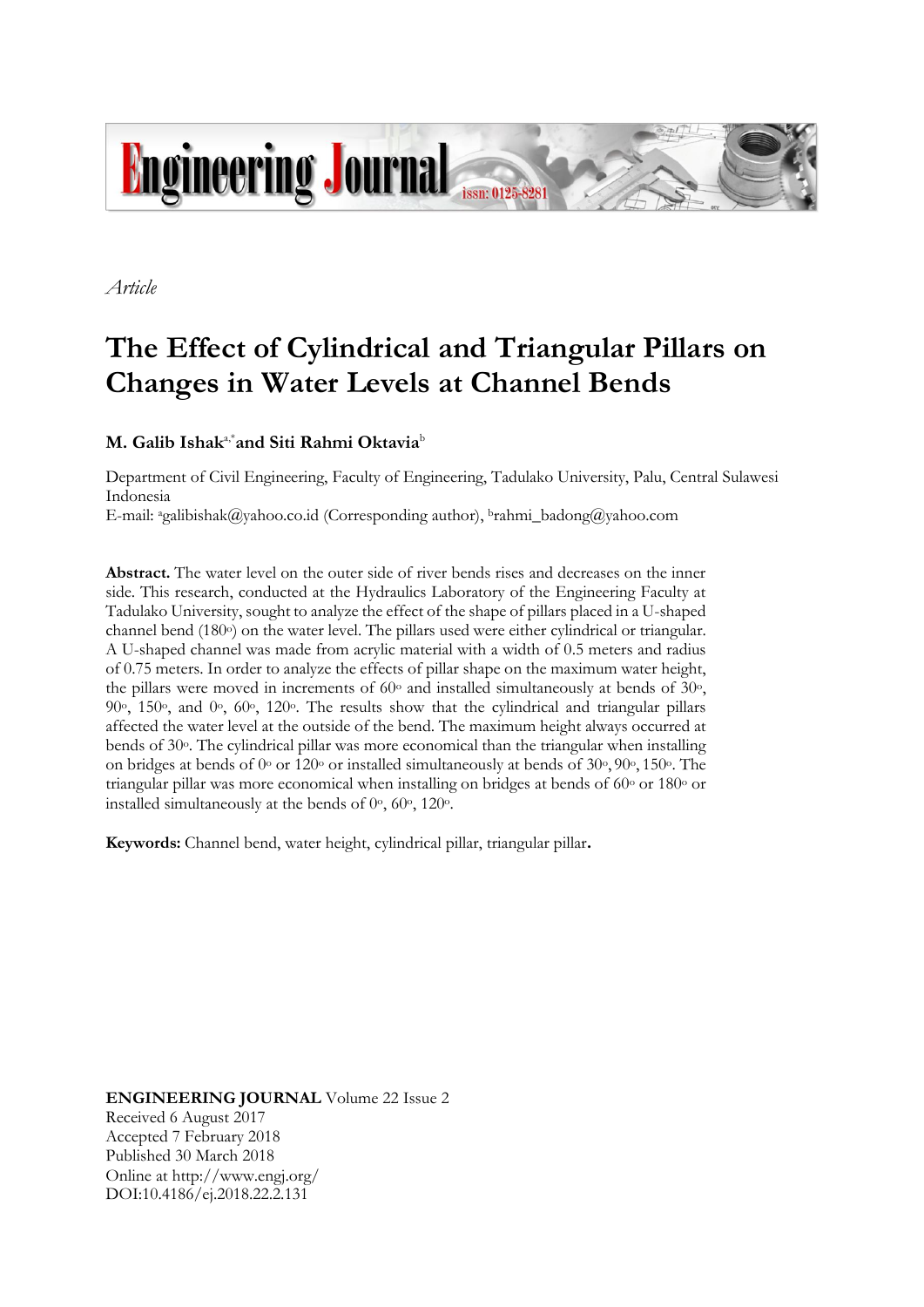#### **1. Introduction**

River bends are natural processes that occur on the surface of the earth. Typically, rivers are straight when flowing upstream, braiding in the center, and meandering when flowing downstream. The upstream river tends to be straight with a steep slope of supercritical-turbulent flow, while the downstream river is generally gentle and meandering with subcritical-turbulent flow [1]. Bridges should be built in a straight river, but cities, where bridges are most often required, typically have developed near to winding rivers. The meandering of rivers causes sediment to collect on the inner bend but causes scouring on the outer bend.

Mozaffari [2] and Ishak [3] showed that scouring on the outer side of the channel starts to occur at bends of  $30^{\circ}$  and is at its maximum at bends of  $60^{\circ}$ . In application, the centrifugal force occurring at the channel bend produces an increase in the height of the outer dike, which accompanies a decrease in the water height at the inner dike [4-6].

Planning and analysis of river flow typically only consider dimension, regardless of the secondary currents and centrifugal force acting on river bends. This oversight means that the increase in water height on the outer side of the bend often goes considered; therefore, dikes around the bend are often not planned correctly. This occurred in the planning of the "Palu" III bridge in 2008 over the downstream Palu River [7]; the supporting research by Duan [8] showed that the flow of water on the outer bend had greater turbulence.

The magnitude of the turbulence on the outer bend causes scouring on the riverbed. According to Wiyono [9], there are three scenarios of scouring: when neither local scouring nor the sediment transport process occurs; when local scouring occurs continuously but the sediment transport process does not; and when there is continuous sediment transportation. The magnitude of the scouring varies from each corner of the bend [10] and thus causes the migration of the river bend [11]. Hydrology analysis is one way to overcome this problem.

The shape of pillar affects the hydrological phenomena that occur in the river. Masjedi [12] studied scouring around cylindrical pillars with various placements on a bend of 180<sup>o</sup>. The results showed that when a cylindrical pillar was placed at 60°, there was the deepest scouring and that when the discharge was greater, so too was the scouring. The scouring that occurred around the pillars was also affected by the baseline flow shear stress [13]. Ishak [14] studied the water surface around a U-shaped channel bend (180°), with variations of 30o. The results showed that the highest superelevation coefficient occurred when the pillar was placed at a 90<sup>o</sup> bend.

The water level on the outside of the bend was also affected by centrifugal force. The surface was affected by the mean water velocity, gravity force, river width, bend radius, and the superelevation coefficient [4,15]. Considering these factors, this study aimed to examine the effect of cylindrical and triangular pillars on changes in water level at the channel bend. The findings of this research can be applied to bridges that incorporate pillars at a river bend, with potential economical benefits.

#### **2. Methodology**

This research was conducted at the Hydraulics Laboratory of the Engineering Faculty at Tadulako University, from January to March 2017. The U-shaped channel (180<sup>o</sup>) was made of acrylic material, with a width of 0.5 meters and radius of 0.75 meters (Figs. 1 and 2).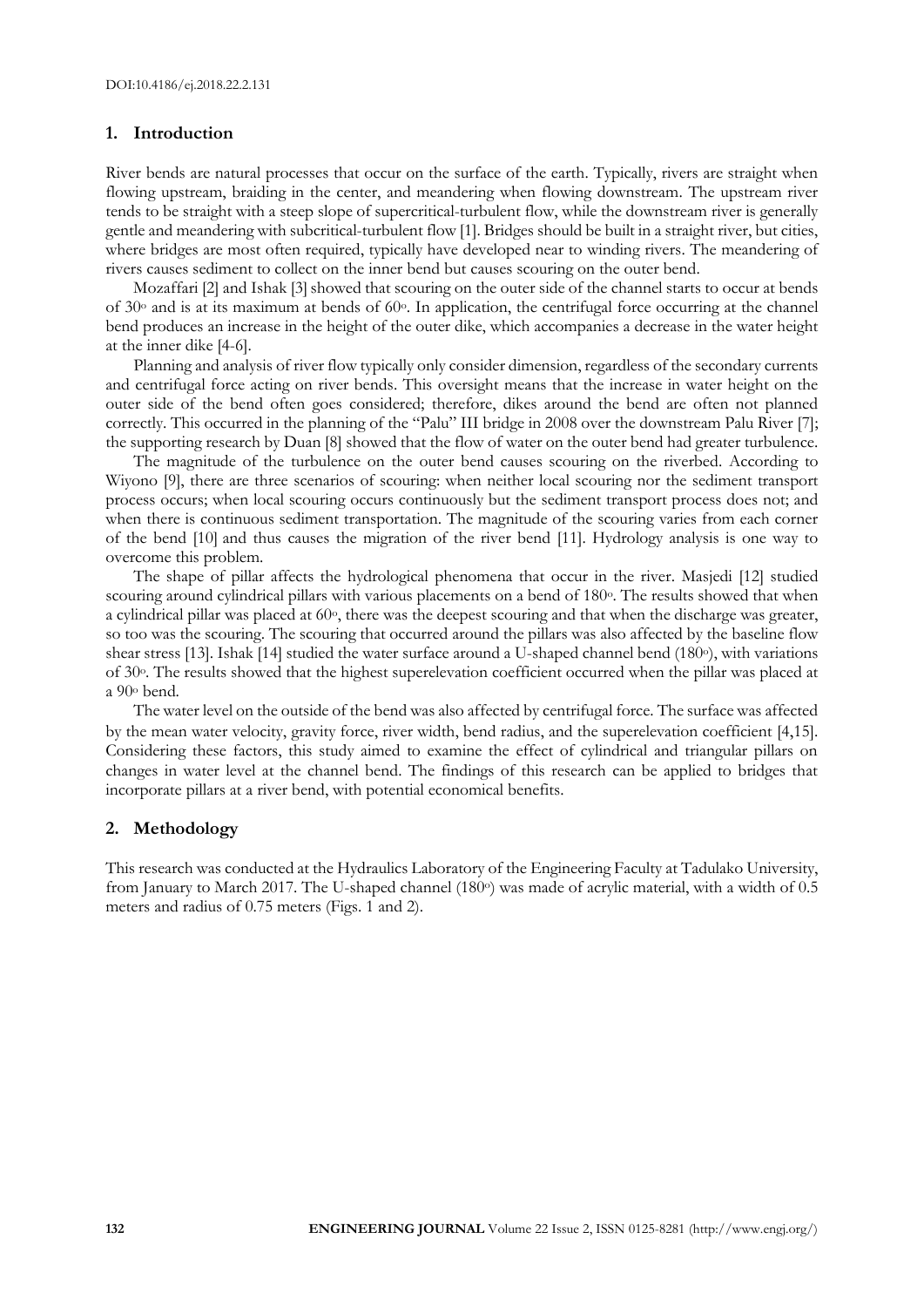

Fig. 1. Water flow circulation scheme.



Fig. 2. Flume bend of 180°, width of 0.5 m and radius of 0.75 m.

Water was pumped from a reservoir 3 meters high in order to maintain water circulation in the device. The second reservoir flowed through a pipeline to the channel according to the discharge requirements. The excess discharge from this reservoir was flowed back to the first reservoir to allow the flow discharge in the fixed channel. The height of the water in the channel was controlled by the downstream door, which connected back to the first reservoir, as seen in Fig. 1. This figure shows the following:

- 1. Reservoir 1, which serves as the starting point of circulation
- 2. Water pump and flow generator, with a capacity of 1300 liters per minute
- 3. Input pipe from the pump to reservoir 2
- 4. Reservoir 2 at high pressure
- 5. Overflow pipe, which serves to stabilize the hydrostatic pressure
- 6. Inflow pipe to the model channel
- 7. Stop faucet installed to manage inflow discharge
- 8. Flume 0.5 m wide, 2 m initial straight channel, bends with a radius = 0.75 m, straight channel to outflow 3 m
- 9. Downstream door, which serves to set the height of the water
- 10. Outflow pipe
- 11. Pillar in the channel bend, which is moved and installed in increments of  $60^\circ$ , for both cylindrical and triangular pillars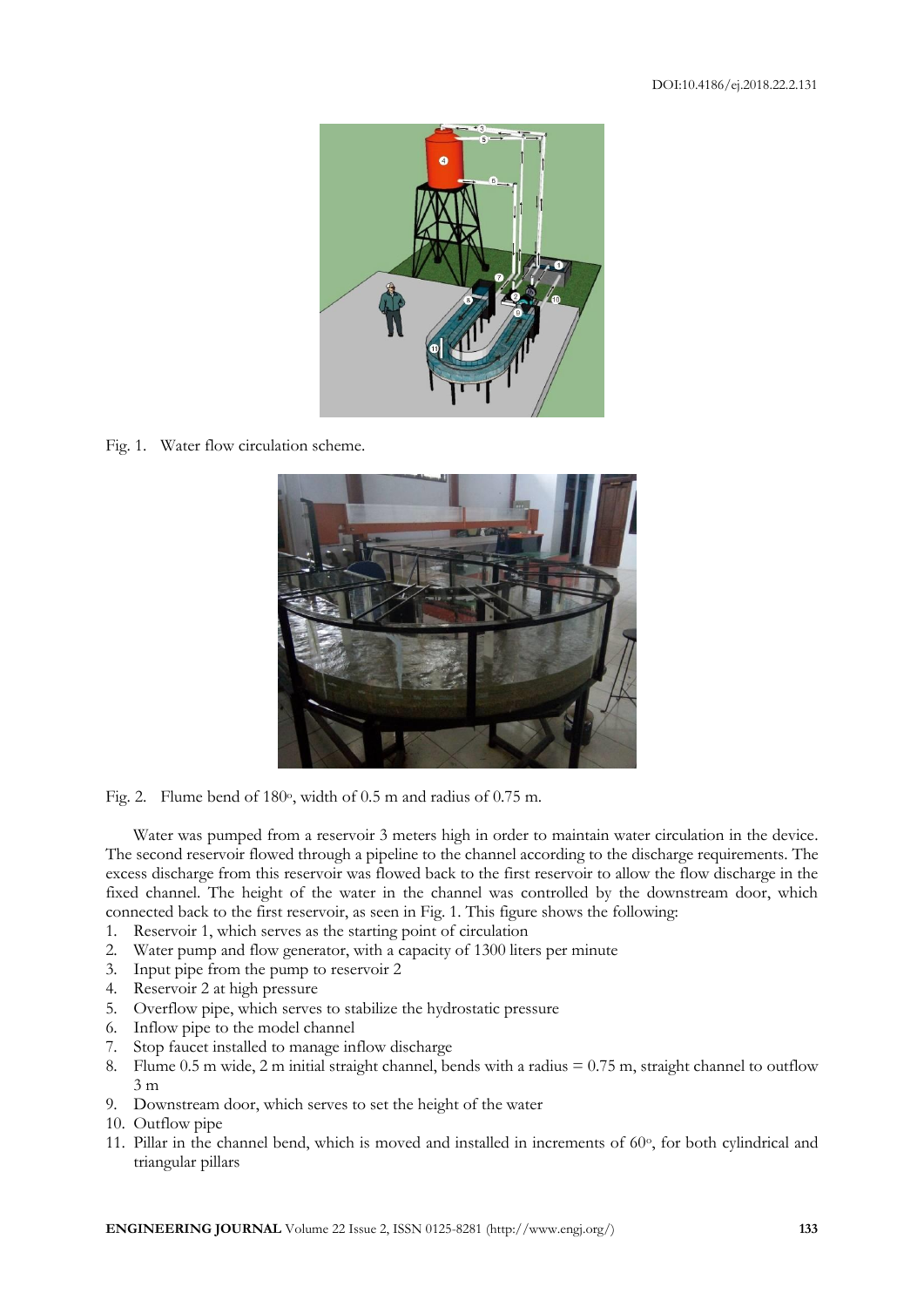The initial measurements were conducted by measuring the discharge passing through the triangular door on the downstream model channel; these results can be found in Table 1.

| No. | Water Height in<br>triangular gate<br>$h_t$ (cm) | $\mathrm{h_t}^{5/2}$ | Discharge<br>(ltr/sec) |
|-----|--------------------------------------------------|----------------------|------------------------|
|     | 4.0                                              | 32.0                 | 0.61                   |
| 2   | 4.9                                              | 53.1                 | 0.97                   |
| 3   | 5.5                                              | 70.9                 | 1.08                   |
| 4   | 5.8                                              | 81.0                 | 1.36                   |
| 5   | 6.0                                              | 88.2                 | 1.52                   |
| 6   | 6.5                                              | 107.7                | 1.58                   |
|     | 7.0                                              | 129.6                | 2.14                   |
| 8   | 7.3                                              | 144.0                | 2.37                   |
| 9   | 7.8                                              | 169.9                | 2.76                   |
| 10  | 8.7                                              | 223.3                | 3.59                   |

Table 1. Relationship between water height and discharge.

Based on the data in Table 1, a simple regression analysis was conducted regarding the discharge equation  $(Eq.(1)).$ 

$$
Q = 1.589 ht5/2 with R2 = 0.994
$$
 (1)

The water discharge that streamed through the flume used the triangular door in the downstream flume. The triangular door was important for the height of the water that passed through it. The water height  $(h_t)$  at the triangular door was 13.5 cm. The  $h_t(m)$  value was substituted into Eq.(1) to obtain the discharge (Q) of 0.01064 m3/sec or 10.64 ltr/sec. Considering this discharge, the average water height (h) in a straight line was 86.9 mm, from which we obtained the average velocity of the flow (u), which was 0.24 m/sec.

The boundary condition of this study used equation as follows [9].

$$
0.5 \le u/u_c \le 1\tag{2}
$$

This formula (2) shows that the local scouring occurred but that the sediment transport process did not.

The value of the sediment critical velocity  $(u<sub>c</sub>)$  is obtained with the formula issued by The Wuhan Institute of Hydraulic and Electric Engineering [16].

$$
u_c = \left(\frac{h}{D}\right)^{0.14} \left(17.6\,\frac{\gamma_s - \gamma}{\gamma} \,D + 6.05\,\mathrm{x}10^{-7}\,\frac{10 + h}{D^{0.72}}\right)^{1/2} \tag{3}
$$

where:  $u_c$  = sediment critical velocity,  $g =$  gravity force, D = sedimentary diameter, h = height of water,  $\gamma$  = weight of water content, and  $\gamma_s$  = weight of sediment content.

The value of D was calculated by Eq.(3) to satisfy Eq.(2), so that  $u_c = 0.34$  m/sec and D = 2.36 mm. Another requirement for identifying the subcritical-turbulent flow was testing the flow based on the Froude  $(F_r)$  and Reynolds  $(R_e)$  numbers as follows  $(Eq.4)$  and  $(5)$  [5].

$$
F_r = \frac{u}{\sqrt{gR}}\tag{4}
$$

where:  $F_r$  = Froude number, u = velocity of flow, g = gravity force, and R = hydraulic radius (A/P), A = cross-sectional area, while  $P =$  wetted parameter.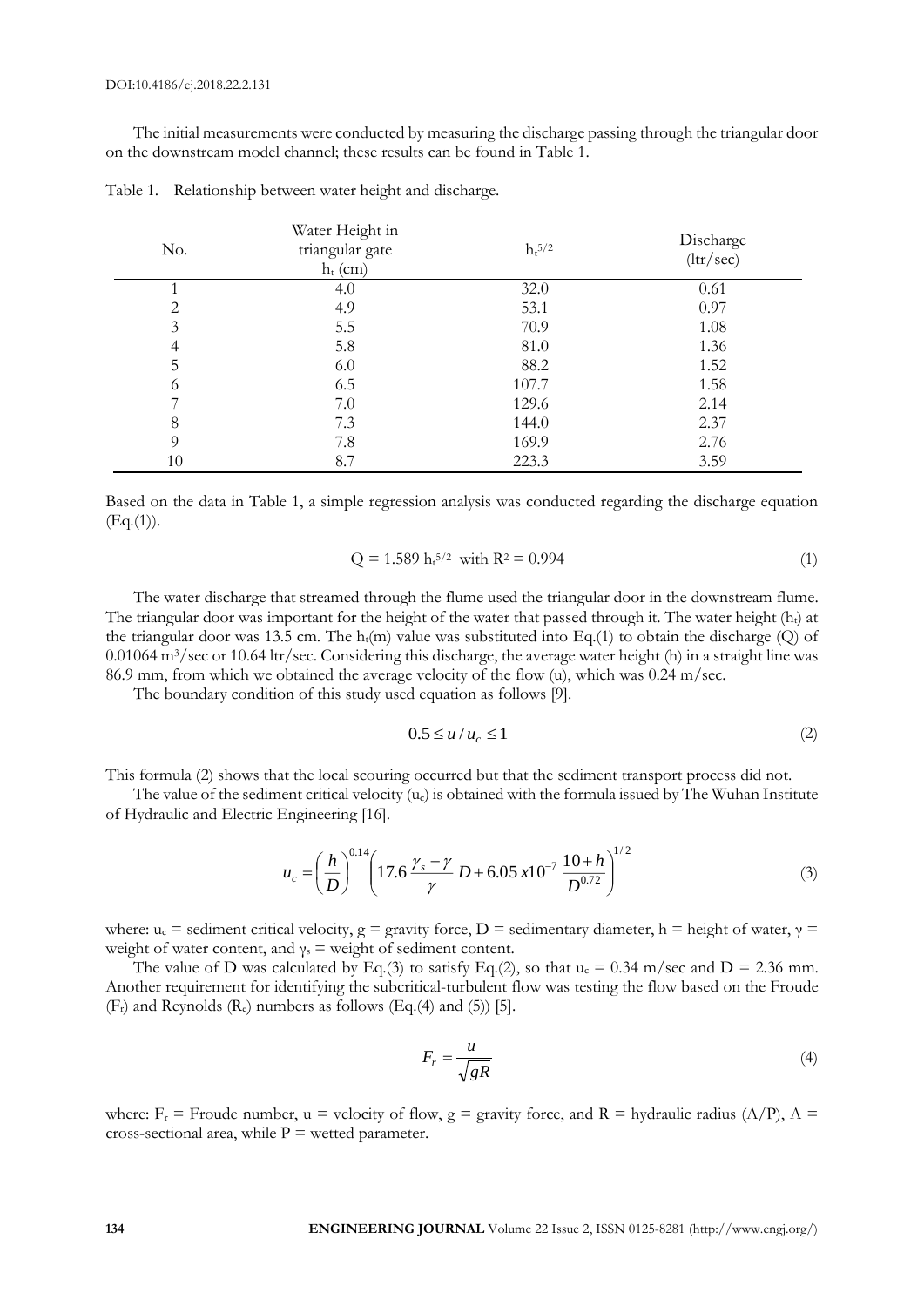$$
R_e = \frac{u \, R}{V} \tag{5}
$$

where:  $R_e =$  Reynolds number,  $u =$  velocity of flow,  $R =$  hydraulic radius,  $v =$  kinematic viscosity.

By substituting the flow values in equations 4 and 5, it is clear that  $F_r = 0.46 \le 1$  (subcritical flow) and Re  $= 16,589 > 12,500$  (turbulent flow).

This study used a cylindrical pillar 5 cm in diameter and a triangular pillar 5 cm in width. The choice of size was based on the research of Masjedi [12], which showed that pillar size should not exceed 10% of the channel width. If the pillar were to exceed this size, the narrowing effect would occur; it would therefore not be the centrifugal force that caused the rising of the water level on the outside of the channel bend. The cylindrical and triangular pillars were moved in increments of 60°, from 0° to 180°, and the pillars were installed simultaneously at bends of 0°, 60°, 120°, and 30°, 90°, 150°, so that both pillar shapes were placed in the six coordinates. The water height was measured with an accuracy of 0.1 mm (Fig. 3). Measurements were taken from 0.5 m before and after the bend and at increments of  $30^{\circ}$ , from  $0^{\circ}$  to  $180^{\circ}$  (Fig. 4). Figure 4 explains the measurements in each cross-section of the 7 points in a transverse direction, starting from point 1 to point 7.



Fig. 3. Point gauge and pillar.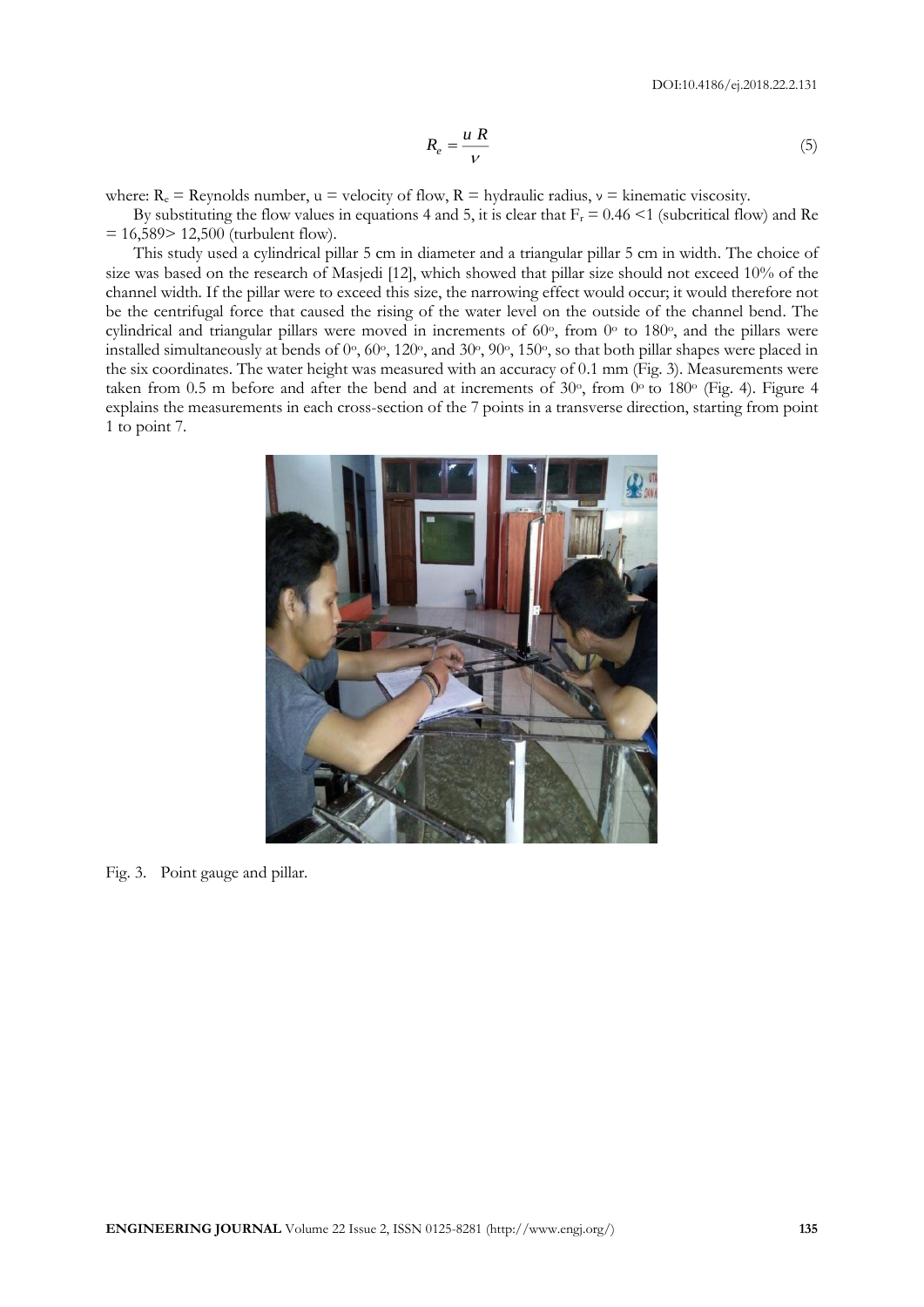

Fig. 4. Coordinate measurements.

### **3. Results and Discussion**

The measurements of the water height without pillars and with cylindrical pillars placed at various bends are shown in Table 2.

|                  | Poin           | Coordinate (m)          |       | Water Height (mm) |             |            |           |           |                                            |                                       |  |
|------------------|----------------|-------------------------|-------|-------------------|-------------|------------|-----------|-----------|--------------------------------------------|---------------------------------------|--|
| Measurement      | t              |                         |       | Without           | Pillar on   | Pillar on  | Pillar on | Pillar on | Pillar on                                  | Pillar on                             |  |
|                  |                | $\overline{\mathbf{X}}$ | Y     | Pilar             | $0^{\rm o}$ | $60^\circ$ | 120°      | 180°      | $0^{\circ}$ , $60^{\circ}$ , $120^{\circ}$ | $30^{\circ}, 90^{\circ}, 150^{\circ}$ |  |
|                  | $\mathbf{1}$   | 0.500                   | 0.000 | 88.3              | 88.7        | 88.3       | 87.7      | 86.8      | 87.8                                       | 88.8                                  |  |
|                  | $\sqrt{2}$     | 0.583                   | 0.000 | 86.9              | 88.3        | 87.9       | 86.8      | 84.8      | 86.2                                       | 87.8                                  |  |
| 0.5 <sub>m</sub> | 3              | 0.667                   | 0.000 | 86.2              | 87.3        | 86.9       | 86.0      | 84.9      | 86.4                                       | 87.4                                  |  |
| Before           | 4              | 0.750                   | 0.000 | 84.5              | 86.0        | 86.4       | 86.0      | 86.0      | 85.4                                       | 86.0                                  |  |
| Bend             | 5              | 0.833                   | 0.000 | 85.0              | 86.0        | 85.9       | 85.4      | 85.0      | 85.5                                       | 85.9                                  |  |
|                  | 6              | 0.917                   | 0.000 | 84.7              | 86.0        | 86.6       | 83.9      | 84.5      | 84.6                                       | 86.0                                  |  |
|                  | 7              | 1.000                   | 0.000 | 84.3              | 86.0        | 85.7       | 86.0      | 84.8      | 85.8                                       | 86.0                                  |  |
|                  | $\mathbf{1}$   | 0.500                   | 0.500 | 84.2              | 84.6        | 84.6       | 83.0      | 83.3      | 83.9                                       | 86.5                                  |  |
|                  | $\sqrt{2}$     | 0.583                   | 0.500 | 84.7              | 84.6        | 84.8       | 83.6      | 83.1      | 84.5                                       | 86.8                                  |  |
|                  | 3              | 0.667                   | 0.500 | 85.2              | 84.6        | 84.1       | 83.0      | 82.8      | 83.0                                       | 86.0                                  |  |
| $0^{\circ}$      | $\overline{4}$ | 0.750                   | 0.500 | 84.2              | 84.6        | 84.3       | 83.4      | 85.2      | 83.4                                       | 84.2                                  |  |
|                  | 5              | 0.833                   | 0.500 | 84.4              | 84.6        | 85.3       | 84.1      | 84.8      | 83.7                                       | 84.3                                  |  |
|                  | 6              | 0.917                   | 0.500 | 84.3              | 84.6        | 85.8       | 84.2      | 85.1      | 84.4                                       | 84.7                                  |  |
|                  |                | 1.000                   | 0.500 | 85.7              | 85.6        | 85.6       | 85.0      | 85.0      | 84.7                                       | 85.0                                  |  |
|                  | $\mathbf{1}$   | 0.432                   | 0.750 | 83.2              | 82.7        | 83.8       | 82.0      | 81.5      | 82.3                                       | 83.0                                  |  |
|                  | $\sqrt{2}$     | 0.504                   | 0.791 | 84.7              | 85.8        | $87.2\,$   | 84.7      | 83.6      | 84.2                                       | 86.4                                  |  |
|                  | 3              | 0.577                   | 0.833 | 87.7              | 88.3        | 88.4       | 86.8      | 85.8      | 86.4                                       | 87.2                                  |  |
| 30°              | $\overline{4}$ | 0.649                   | 0.875 | 89.4              | 89.6        | 90.1       | 87.7      | 89.6      | 88.7                                       | 88.1                                  |  |
|                  | 5              | 0.721                   | 0.917 | 90.6              | 91.1        | 91.6       | 89.3      | 90.7      | 90.4                                       | 89.0                                  |  |
|                  | 6              | 0.793                   | 0.958 | 91.5              | 92.3        | 93.4       | 91.4      | 92.3      | 90.9                                       | 92.0                                  |  |
|                  | 7              | 0.865                   | 1.000 | 93.4              | 94.0        | 94.8       | 93.0      | 93.8      | 93.6                                       | 92.9                                  |  |
|                  | $\mathbf{1}$   | 0.250                   | 0.932 | 81.7              | 81.3        | 81.6       | 81.8      | 80.8      | 80.6                                       | 84.0                                  |  |
|                  | $\overline{c}$ | 0.291                   | 1.005 | 82.9              | 83.3        | 83.2       | 83.0      | 81.3      | 81.3                                       | 85.0                                  |  |
|                  | 3              | 0.333                   | 1.077 | 84.7              | 84.8        | 84.6       | 84.0      | 83.0      | 83.2                                       | 85.1                                  |  |
| $60^{\circ}$     | 4              | 0.375                   | 1.149 | 84.6              | 85.3        | 85.4       | 84.6      | 85.1      | 83.8                                       | 86.0                                  |  |
|                  | 5              | 0.416                   | 1.221 | 86.2              | 86.3        | 86.1       | 85.1      | 86.3      | 84.4                                       | 86.2                                  |  |
|                  | 6              | 0.458                   | 1.293 | 86.9              | 87.3        | 87.6       | 86.4      | 86.4      | 85.3                                       | 86.8                                  |  |
|                  | 7              | 0.500                   | 1.365 | 87.9              | 88.3        | 88.3       | 88.0      | 88.4      | 86.8                                       | 88.3                                  |  |
| 90°              | $\mathbf{1}$   | 0.000                   | 1.000 | 81.7              | 81.9        | 80.5       | 80.5      | 79.3      | 80.3                                       | 82.2                                  |  |
|                  | $\overline{c}$ | 0.000                   | 1.084 | 82.7              | 83.3        | 82.0       | 82.5      | 81.4      | 81.6                                       | 83.5                                  |  |

Table 2. Measurement of water height without and with cylindrical pillars.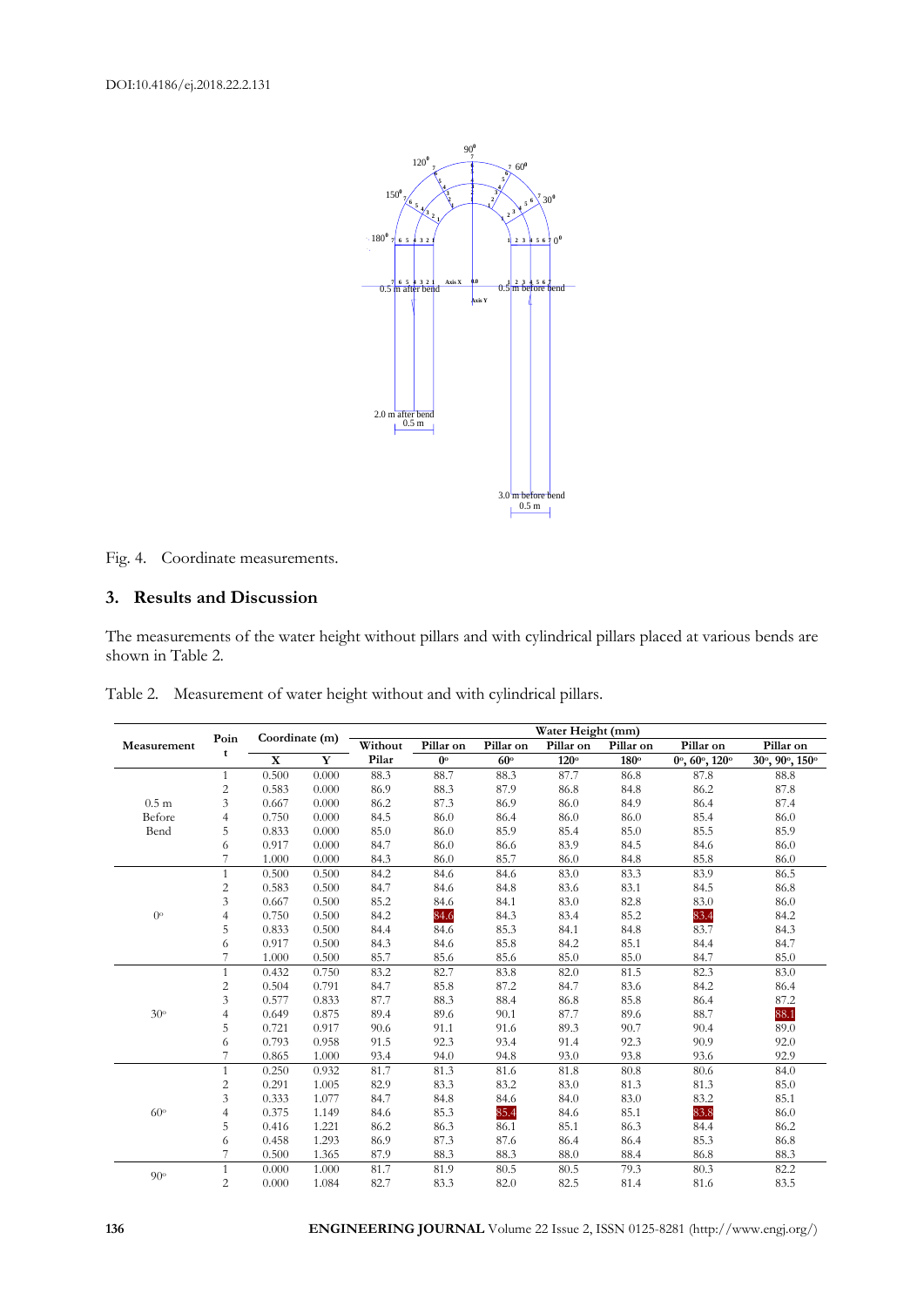|                  | 3              | 0.000    | 1.167 | 84.7 | 84.6 | 84.3 | 84.0     | 83.8 | 82.4 | 85.4 |
|------------------|----------------|----------|-------|------|------|------|----------|------|------|------|
|                  | 4              | 0.000    | 1.250 | 85.7 | 87.3 | 87.0 | 86.3     | 86.8 | 86.2 | 85.7 |
|                  | 5              | 0.000    | 1.334 | 87.8 | 88.8 | 88.6 | 87.8     | 88.8 | 87.8 | 86.0 |
|                  | 6              | 0.000    | 1.417 | 89.9 | 90.3 | 88.8 | 90.0     | 90.6 | 88.8 | 88.5 |
|                  | $\overline{7}$ | 0.000    | 1.500 | 92.2 | 91.9 | 91.6 | 91.4     | 91.9 | 91.0 | 90.7 |
|                  | $\mathbf{1}$   | $-0.250$ | 0.932 | 81.0 | 80.8 | 80.6 | $81.0\,$ | 81.4 | 79.8 | 82.9 |
|                  | $\overline{c}$ | $-0.291$ | 1.005 | 82.7 | 82.3 | 81.4 | 81.8     | 81.6 | 81.2 | 83.3 |
|                  | 3              | $-0.333$ | 1.077 | 84.7 | 83.3 | 84.3 | 83.8     | 83.7 | 81.9 | 85.7 |
| $120^\circ$      | 4              | $-0.374$ | 1.149 | 85.3 | 85.8 | 86.2 | 85.2     | 86.5 | 83.8 | 84.9 |
|                  | 5              | $-0.416$ | 1.221 | 86.5 | 88.3 | 88.1 | 86.5     | 88.8 | 85.6 | 87.4 |
|                  | 6              | $-0.458$ | 1.293 | 89.3 | 90.1 | 89.7 | 88.6     | 90.7 | 87.4 | 88.8 |
|                  | 7              | $-0.500$ | 1.365 | 91.7 | 91.9 | 91.3 | 91.4     | 91.8 | 90.4 | 91.1 |
|                  | $\mathbf{1}$   | $-0.432$ | 0.750 | 80.4 | 81.3 | 81.3 | 81.0     | 81.4 | 79.4 | 82.5 |
|                  | $\overline{c}$ | $-0.504$ | 0.791 | 82.4 | 82.9 | 81.6 | 82.0     | 82.8 | 82.2 | 83.5 |
|                  | 3              | $-0.576$ | 0.833 | 83.9 | 84.3 | 83.4 | 83.7     | 83.8 | 83.5 | 84.9 |
| $150^\circ$      | $\overline{4}$ | $-0.648$ | 0.875 | 84.6 | 86.3 | 85.6 | 85.7     | 86.6 | 85.5 | 85.3 |
|                  | 5              | $-0.721$ | 0.917 | 87.5 | 88.3 | 88.1 | 87.0     | 88.4 | 87.0 | 85.7 |
|                  | 6              | $-0.793$ | 0.958 | 89.6 | 90.1 | 89.6 | 89.3     | 90.2 | 87.8 | 88.0 |
|                  |                | $-0.865$ | 1.000 | 91.7 | 91.3 | 90.8 | 90.8     | 91.7 | 90.0 | 90.2 |
|                  | $\mathbf{1}$   | $-0.500$ | 0.500 | 81.0 | 81.1 | 81.6 | 81.8     | 80.9 | 80.6 | 81.1 |
|                  | $\overline{c}$ | $-0.583$ | 0.500 | 81.4 | 82.8 | 81.8 | 81.9     | 82.6 | 81.4 | 82.1 |
|                  | 3              | $-0.667$ | 0.500 | 82.4 | 83.3 | 82.6 | 82.0     | 83.4 | 82.5 | 83.6 |
| 180°             | $\overline{4}$ | $-0.750$ | 0.500 | 82.6 | 83.8 | 83.8 | 83.1     | 83.9 | 82.8 | 83.3 |
|                  | 5              | $-0.833$ | 0.500 | 83.9 | 85.3 | 84.6 | 84.0     | 84.4 | 84.1 | 84.0 |
|                  | 6              | $-0.917$ | 0.500 | 85.3 | 86.5 | 86.1 | 85.2     | 86.2 | 84.8 | 85.5 |
|                  |                | $-1.000$ | 0.500 | 87.4 | 88.5 | 87.8 | 87.2     | 87.4 | 86.6 | 87.0 |
|                  | $\mathbf{1}$   | $-0.500$ | 0.000 | 80.2 | 81.8 | 81.1 | 81.5     | 82.2 | 81.4 | 80.1 |
|                  | $\overline{2}$ | $-0.583$ | 0.000 | 80.7 | 81.8 | 80.6 | 80.8     | 80.7 | 80.4 | 81.0 |
| 0.5 <sub>m</sub> | 3              | $-0.667$ | 0.000 | 79.7 | 81.8 | 81.5 | 81.2     | 81.7 | 80.9 | 80.6 |
| After            | $\overline{4}$ | $-0.750$ | 0.000 | 79.4 | 81.8 | 81.8 | 81.7     | 81.2 | 81.0 | 81.0 |
| Bend             | 5              | $-0.833$ | 0.000 | 79.7 | 81.8 | 80.8 | 82.0     | 81.6 | 81.2 | 80.2 |
|                  | 6              | $-0.917$ | 0.000 | 80.2 | 81.8 | 81.6 | 81.4     | 82.0 | 81.3 | 81.1 |
|                  |                | $-1.000$ | 0.000 | 81.7 | 82.8 | 82.9 | 81.9     | 82.5 | 81.2 | 82.0 |

Note:  $number = coordinates of pillars.$ 

The measurements of the water height without pillars and with triangular pillars placed at various bends are shown in Table 3.

|                 |                | Coordinate (m) |       | Water Height (mm) |             |            |             |             |                                            |                |
|-----------------|----------------|----------------|-------|-------------------|-------------|------------|-------------|-------------|--------------------------------------------|----------------|
| Measurement     | Point          |                |       | Without           | Pillar on   | Pillar on  | Pillar on   | Pillar on   | Pillar on                                  | Pillar on      |
|                 |                | $\mathbf X$    | Y     | Pilar             | $0^{\circ}$ | $60^\circ$ | $120^\circ$ | $180^\circ$ | $0^{\circ}$ , $60^{\circ}$ , $120^{\circ}$ | 30°, 90°, 150° |
|                 | $\mathbf{1}$   | 0.500          | 0.000 | 88.3              | 89.6        | 85.4       | 88.2        | 87.6        | 87.2                                       | 88.8           |
|                 | $\overline{c}$ | 0.583          | 0.000 | 86.9              | 88.6        | 85.6       | 86.9        | 87.0        | 86.4                                       | 88.0           |
| $0.5 \text{ m}$ | 3              | 0.667          | 0.000 | 86.2              | 87.9        | 85.0       | 85.4        | 85.6        | 85.8                                       | 87.0           |
| Before          | 4              | 0.750          | 0.000 | 84.5              | 87.3        | 85.5       | 86.3        | 84.6        | 86.7                                       | 86.0           |
| Bend            | 5              | 0.833          | 0.000 | 85.0              | 87.5        | 82.4       | 85.4        | 85.2        | 86.4                                       | 86.0           |
|                 | 6              | 0.917          | 0.000 | 84.7              | 87.9        | 85.8       | 86.0        | 85.0        | 85.0                                       | 86.9           |
|                 | 7              | 1.000          | 0.000 | 84.3              | 87.5        | 86.4       | 85.6        | 84.6        | 83.2                                       | 86.0           |
|                 | $\mathbf{1}$   | 0.500          | 0.500 | 84.2              | 85.5        | 85.5       | 84.2        | 84.0        | 84.0                                       | 85.3           |
|                 | $\overline{2}$ | 0.583          | 0.500 | 84.7              | 85.0        | 85.6       | 84.2        | 84.8        | 83.7                                       | 85.9           |
|                 | 3              | 0.667          | 0.500 | 85.2              | 85.5        | 85.0       | 84.8        | 84.5        | 85.0                                       | 85.8           |
| $0^{\circ}$     | 4              | 0.750          | 0.500 | 84.2              | 86.6        | 86.0       | 85.0        | 84.8        | 85.6                                       | 84.8           |
|                 | 5              | 0.833          | 0.500 | 84.4              | 87.6        | 86.6       | 85.2        | 85.0        | 85.0                                       | 85.6           |
|                 | 6              | 0.917          | 0.500 | 84.3              | 86.4        | 85.8       | 85.0        | 85.4        | 85.5                                       | 86.0           |
|                 |                | 1.000          | 0.500 | 85.7              | 87.0        | 85.8       | 85.8        | 84.6        | 85.0                                       | 86.0           |
|                 | 1              | 0.432          | 0.750 | 83.2              | 83.3        | 83.7       | 83.7        | 83.2        | 81.9                                       | 83.7           |
|                 | $\overline{c}$ | 0.504          | 0.791 | 84.7              | 86.6        | 85.0       | 85.0        | 84.8        | 84.7                                       | 85.5           |
|                 | 3              | 0.577          | 0.833 | 87.7              | 88.4        | 88.2       | 87.9        | 87.4        | 87.3                                       | 88.0           |
| $30^{\circ}$    | $\overline{4}$ | 0.649          | 0.875 | 89.4              | 90.8        | 90.0       | 89.1        | 89.6        | 89.0                                       | 89.7           |
|                 | 5              | 0.721          | 0.917 | 90.6              | 91.4        | 92.5       | 90.9        | 91.0        | 90.0                                       | 91.4           |
|                 | 6              | 0.793          | 0.958 | 91.5              | 93.0        | 93.2       | 92.1        | 92.0        | 91.7                                       | 92.9           |
|                 |                | 0.865          | 1.000 | 93.4              | 95.5        | 94.2       | 94.0        | 93.5        | 93.5                                       | 93.3           |
|                 | 1              | 0.250          | 0.932 | 81.7              | 83.4        | 83.0       | 82.8        | 83.0        | 80.9                                       | 82.6           |
|                 | $\overline{c}$ | 0.291          | 1.005 | 82.9              | 85.0        | 83.9       | 83.4        | 84.4        | 81.0                                       | 84.2           |
|                 | 3              | 0.333          | 1.077 | 84.7              | 86.0        | 84.9       | 84.7        | 84.7        | 83.4                                       | 85.0           |
| 60°             | 4              | 0.375          | 1.149 | 84.6              | 87.0        | 85.3       | 85.4        | 85.2        | 84.5                                       | 85.4           |
|                 | 5              | 0.416          | 1.221 | 86.2              | 87.5        | 85.6       | 86.8        | 86.0        | 85.6                                       | 86.6           |
|                 | 6              | 0.458          | 1.293 | 86.9              | 88.7        | 88.0       | 87.2        | 87.9        | 86.0                                       | 87.3           |
|                 | 7              | 0.500          | 1.365 | 87.9              | 89.2        | 88.9       | 89.1        | 89.0        | 87.6                                       | 88.3           |
|                 | 1              | 0.000          | 1.000 | 81.7              | 83.3        | 81.9       | 83.4        | 82.0        | 76.6                                       | 81.5           |
| $90^{\circ}$    | $\overline{2}$ | 0.000          | 1.084 | 82.7              | 84.1        | 84.4       | 83.7        | 83.6        | 80.8                                       | 83.0           |
|                 |                |                |       |                   |             |            |             |             |                                            |                |

Table 3. Measurement of water height without and with triangular pillars.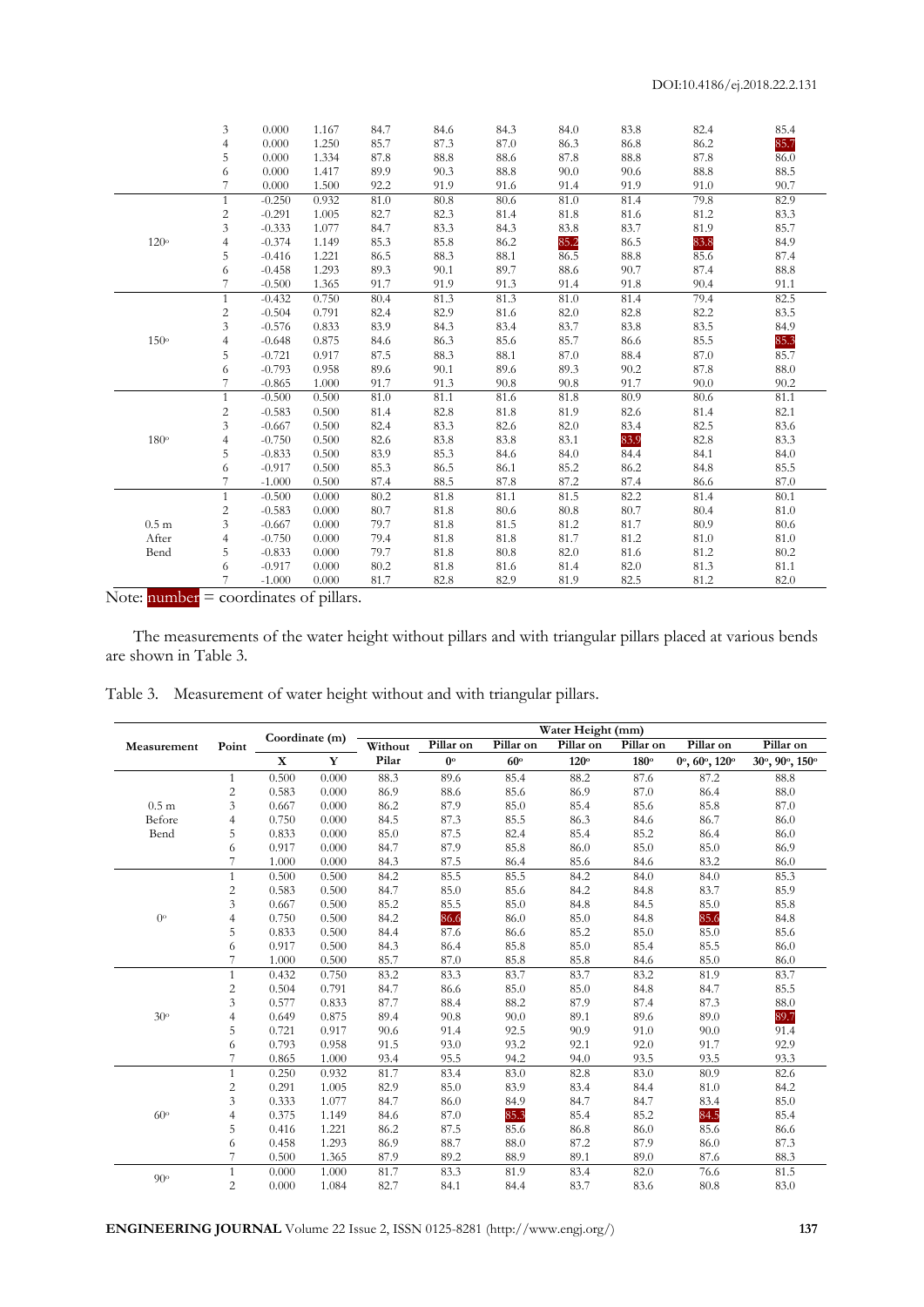|                 | 3              | 0.000    | 1.167 | 84.7 | 85.6 | 86.0 | 85.0 | 83.8 | 83.9 | 84.8 |
|-----------------|----------------|----------|-------|------|------|------|------|------|------|------|
|                 | $\overline{4}$ | 0.000    | 1.250 | 85.7 | 87.6 | 88.0 | 87.1 | 87.4 | 86.0 | 86.2 |
|                 | 5              | 0.000    | 1.334 | 87.8 | 89.0 | 88.7 | 89.0 | 88.5 | 87.8 | 87.5 |
|                 | 6              | 0.000    | 1.417 | 89.9 | 91.0 | 90.5 | 90.6 | 90.7 | 89.0 | 89.3 |
|                 | 7              | 0.000    | 1.500 | 92.2 | 91.2 | 92.1 | 92.0 | 92.2 | 91.0 | 91.4 |
|                 | 1              | $-0.250$ | 0.932 | 81.0 | 82.5 | 82.0 | 82.0 | 82.0 | 80.0 | 81.6 |
|                 | $\overline{c}$ | $-0.291$ | 1.005 | 82.7 | 84.1 | 83.7 | 83.3 | 83.6 | 81.9 | 83.1 |
|                 | 3              | $-0.333$ | 1.077 | 84.7 | 85.4 | 84.5 | 85.3 | 84.0 | 83.7 | 85.0 |
| $120^{\circ}$   | 4              | $-0.374$ | 1.149 | 85.3 | 87.0 | 87.0 | 86.4 | 86.0 | 85.2 | 87.0 |
|                 | 5              | $-0.416$ | 1.221 | 86.5 | 89.4 | 89.5 | 87.4 | 88.0 | 86.7 | 87.6 |
|                 | 6              | $-0.458$ | 1.293 | 89.3 | 91.0 | 90.8 | 90.7 | 90.1 | 89.0 | 89.5 |
|                 |                | $-0.500$ | 1.365 | 91.7 | 92.8 | 92.9 | 91.9 | 92.6 | 90.5 | 91.0 |
|                 | 1              | $-0.432$ | 0.750 | 80.4 | 82.9 | 83.4 | 81.7 | 81.6 | 79.0 | 80.0 |
|                 | 2              | $-0.504$ | 0.791 | 82.4 | 83.4 | 85.2 | 82.9 | 83.6 | 81.3 | 83.0 |
|                 | 3              | $-0.576$ | 0.833 | 83.9 | 85.6 | 86.6 | 84.7 | 84.9 | 82.8 | 84.1 |
| $150^\circ$     | 4              | $-0.648$ | 0.875 | 84.6 | 86.9 | 87.8 | 86.3 | 87.0 | 85.7 | 85.3 |
|                 | 5              | $-0.721$ | 0.917 | 87.5 | 89.2 | 89.6 | 87.7 | 88.7 | 87.0 | 86.5 |
|                 | 6              | $-0.793$ | 0.958 | 89.6 | 90.0 | 91.0 | 89.2 | 90.0 | 89.0 | 89.0 |
|                 | 7              | $-0.865$ | 1.000 | 91.7 | 92.0 | 92.0 | 91.0 | 91.5 | 90.1 | 89.7 |
|                 | $\mathbf{1}$   | $-0.500$ | 0.500 | 81.0 | 84.0 | 84.0 | 81.9 | 81.3 | 80.0 | 80.7 |
|                 | 2              | $-0.583$ | 0.500 | 81.4 | 83.0 | 84.2 | 82.5 | 83.0 | 80.9 | 81.7 |
|                 | 3              | $-0.667$ | 0.500 | 82.4 | 84.6 | 84.6 | 83.2 | 82.7 | 81.9 | 82.5 |
| 180°            |                | $-0.750$ | 0.500 | 82.6 | 86.0 | 84.8 | 84.3 | 83.8 | 83.7 | 83.3 |
|                 | 5              | $-0.833$ | 0.500 | 83.9 | 86.0 | 86.0 | 84.9 | 84.9 | 85.0 | 84.6 |
|                 | 6              | $-0.917$ | 0.500 | 85.3 | 87.0 | 88.0 | 86.4 | 86.4 | 85.8 | 86.0 |
|                 | 7              | $-1.000$ | 0.500 | 87.4 | 88.2 | 88.2 | 83.0 | 88.6 | 87.4 | 87.3 |
|                 | $\mathbf{1}$   | $-0.500$ | 0.000 | 80.2 | 83.4 | 83.6 | 82.3 | 81.0 | 81.0 | 81.6 |
|                 | $\overline{c}$ | $-0.583$ | 0.000 | 80.7 | 83.2 | 83.7 | 82.5 | 81.2 | 79.8 | 81.0 |
| $0.5 \text{ m}$ | 3              | $-0.667$ | 0.000 | 79.7 | 83.2 | 83.7 | 82.0 | 81.0 | 80.0 | 81.7 |
| after           |                | $-0.750$ | 0.000 | 79.4 | 81.6 | 83.5 | 82.5 | 80.8 | 81.0 | 81.4 |
| bend            | 5              | $-0.833$ | 0.000 | 79.7 | 82.0 | 83.5 | 82.0 | 81.0 | 81.4 | 82.0 |
|                 | 6              | $-0.917$ | 0.000 | 80.2 | 82.0 | 84.2 | 82.1 | 81.2 | 81.5 | 82.0 |
|                 |                | $-1.000$ | 0.000 | 81.7 | 82.7 | 84.6 | 83.8 | 81.8 | 81.8 | 82.7 |
|                 |                |          |       |      |      |      |      |      |      |      |

Note:  $number = coordinates of pillars.$ 

Figure 5 shows the maximum water height that occurred at a bend of 30°, based on Tables 2 and 3.



Fig. 5. Maximum water height with and without pillars.

Figure 5 shows the maximum water level in all three situations at a bend of 30°. The maximum water height without pillars was 93.4 mm on the outer side and 83.2 mm on the inner side, with a difference of 10.2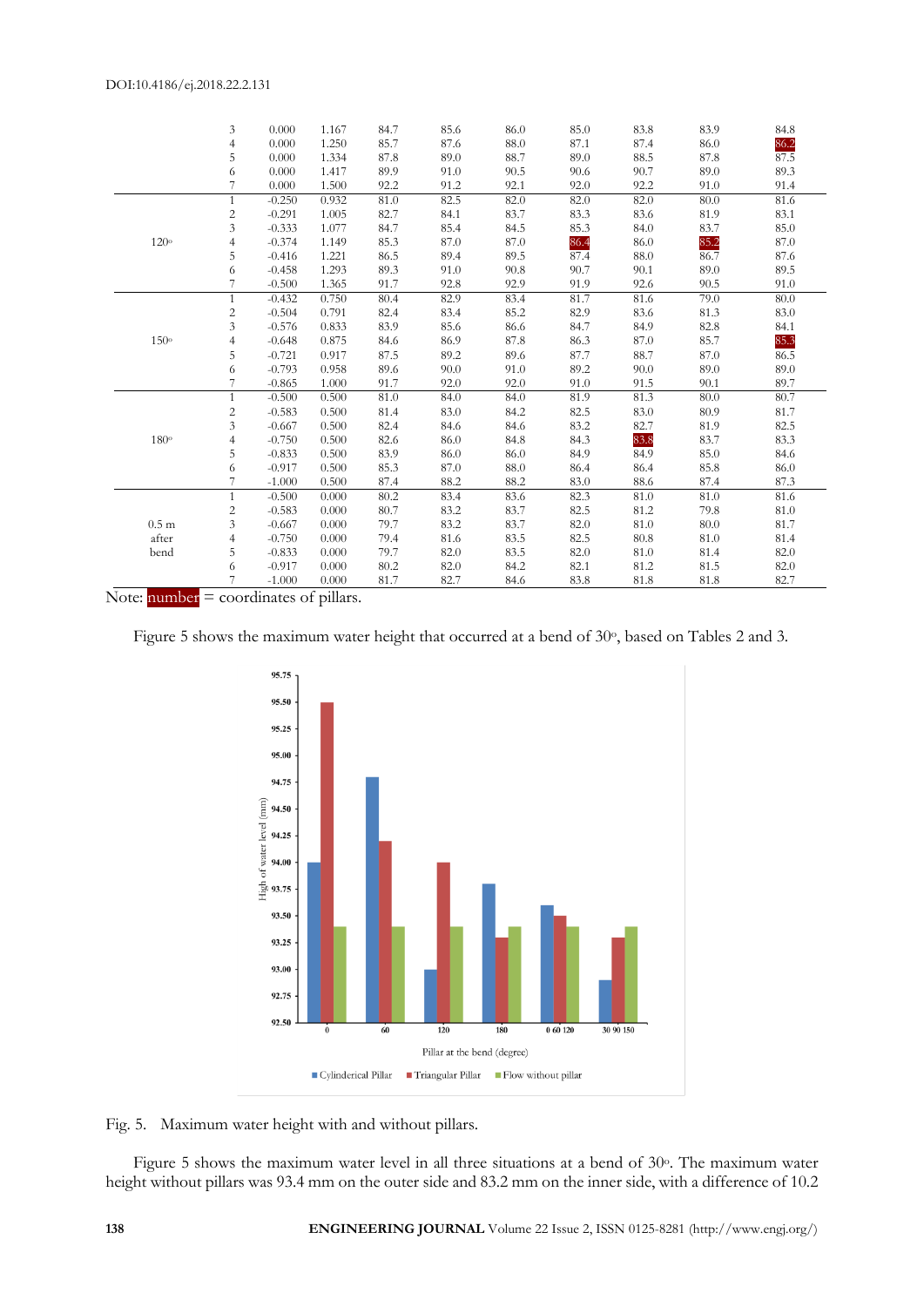mm. This value was used as a basis for analyzing the changes in the water level due to the effects of cylindrical and triangular pillars installed in the channel bend.

The cylindrical pillar installed at a bend of  $0^{\circ}$  produced a maximum water height of 94.0 mm on the outer side of the bend and 82.7 mm on the inner side, with a difference of 11.3 mm. The triangular pillar produced a maximum water height of 95.5 mm on the outer side of the bend and 83.3 mm on the inner side, with a difference of 12.2 mm. The triangular pillar produced a higher maximum water height on the outer side of the bend than the cylindrical pillar. This was because of the velocity distribution at the cross-section when the maximum straight flow occurred in the middle of the flow [5, 17-18]. The side of the triangle steered the flow, so the water on the outer side was higher after passing by the pillar. The maximum water height without pillars was lower.

The cylindrical pillar installed at a bend of  $60\degree$  produced a maximum water height of 94.8 mm on the outer side and 83.8 mm on the inner side, with a difference of 10.0 mm. The triangular pillar produced a maximum water height of 94.2 mm on the outer side of the bend and 83.7 mm on the inner side, with a difference of 10.5 mm. Of the two types of pillars installed at a bend of 60°, the changes on the outer side of the bend were smaller than if the pillars were installed at a bend of  $0^\circ$ . The water height was still higher than it was without a pillar.

The cylindrical pillar installed at a bend of 120° produced a maximum water height of 93.0 mm on the outer side of the bend and 82.0 mm on the inner side, with a difference of 11.0 mm. The triangular pillar produced a maximum water height of 94.0 mm on the outer side of the bend and 83.7 mm on the inner side, with a difference of 10.3 mm. The change in the water height when the pillar was installed at a bend of 120<sup>o</sup> was smaller than if the pillars were installed at bends of  $0^{\circ}$  or 60°. The water height was lower when with a cylindrical pillar than without a pillar, but higher when with a triangular pillar.

The cylindrical pillar installed at a bend of 180<sup>o</sup> produced a maximum water height of 93.8 mm on the outer side of the bend and 81.5 mm on the inner side, with a difference of 12.3 mm. The triangular pillar produced a maximum water height of 93.5 mm on the outer side of the bend and 83.2 mm on the inner side, with a difference of 10.3 mm. The placement of the two types of pillars at a bend of  $180^{\circ}$  produced a maximum water height on the outer side of the bend that was comparable to that without a pillar.

The cylindrical pillar installed simultaneously at bends of  $0^\circ$ ,  $60^\circ$ ,  $120^\circ$  produced a maximum water height of 93.6 mm on the outer side of the bend and 82.3 mm on the inner side, with a difference of 11.3 mm. The triangular pillar produced a maximum water height of 93.5 mm on the outer side of the bend and 81.9 mm on the inner side, with a difference of 11.6 mm. The placement of the pillar at bends of  $0^\circ$ ,  $60^\circ$ ,  $120^\circ$  produced a maximum water height on the outer side of the bend that was similar to the flow without a pillar.

The cylindrical pillar installed simultaneously at bends of 30°, 90°, 150° produced a maximum water height of 92.9 mm on the outer side of the bend and 83.0 mm on the inner side, with a difference of 9.9 mm. The triangular pillar produced a maximum water height of 93.3 mm on the outer side of the bend and 83.7 mm on the inner side, with a difference of 9.6 mm. The placement of pillar at bends of 30°, 90°, 150° produced a maximum water height on the outer side of the bend that was similar to the flow without a pillar.

This research indicates that the pillar shape affects the maximum water height on the outer side of the bend. The increase in the maximum water height is directly proportional to the average water velocity, gravity force, river width, bend radius, and superelevation coefficient [4, 15].

This research could be used as a reference for the construction of pillars used in bridges that are built on river bends, particularly bridges with two spans, with one pillar in the river. The maximum height of the dike occurred at a bend of 30o, either with or without a pillar.

Triangular pillars installed at bends of  $0^{\circ}$  or 120 $^{\circ}$  or installed simultaneously at bends of 30 $^{\circ}$ , 90 $^{\circ}$ , 150 $^{\circ}$ produced the maximum water height. This signifies that, if there is a bridge pillar at a river bend, it is more economical to use a cylindrical pillar in order to maintain the height of the dike on the outer side. Cylindrical pillars installed at bends of  $60^{\circ}$  or  $180^{\circ}$  or installed simultaneously at bends of  $0^{\circ}$ ,  $60^{\circ}$ ,  $120^{\circ}$  produced the maximum water height. This indicates that it is more economical to use a triangular pillar to maintain the height of the dike on the outer side.

#### **4. Conclusions**

The cylindrical and triangular pillars affected the maximum water height on the outer side of the river bend and the maximum water height always occurred at a channel bend of 30°. Bridge pillars installed at bends of  $0^{\circ}$  or 120 $^{\circ}$  or installed simultaneously at bends of 30 $^{\circ}$ , 90 $^{\circ}$ , 150 $^{\circ}$  were more economical when they were